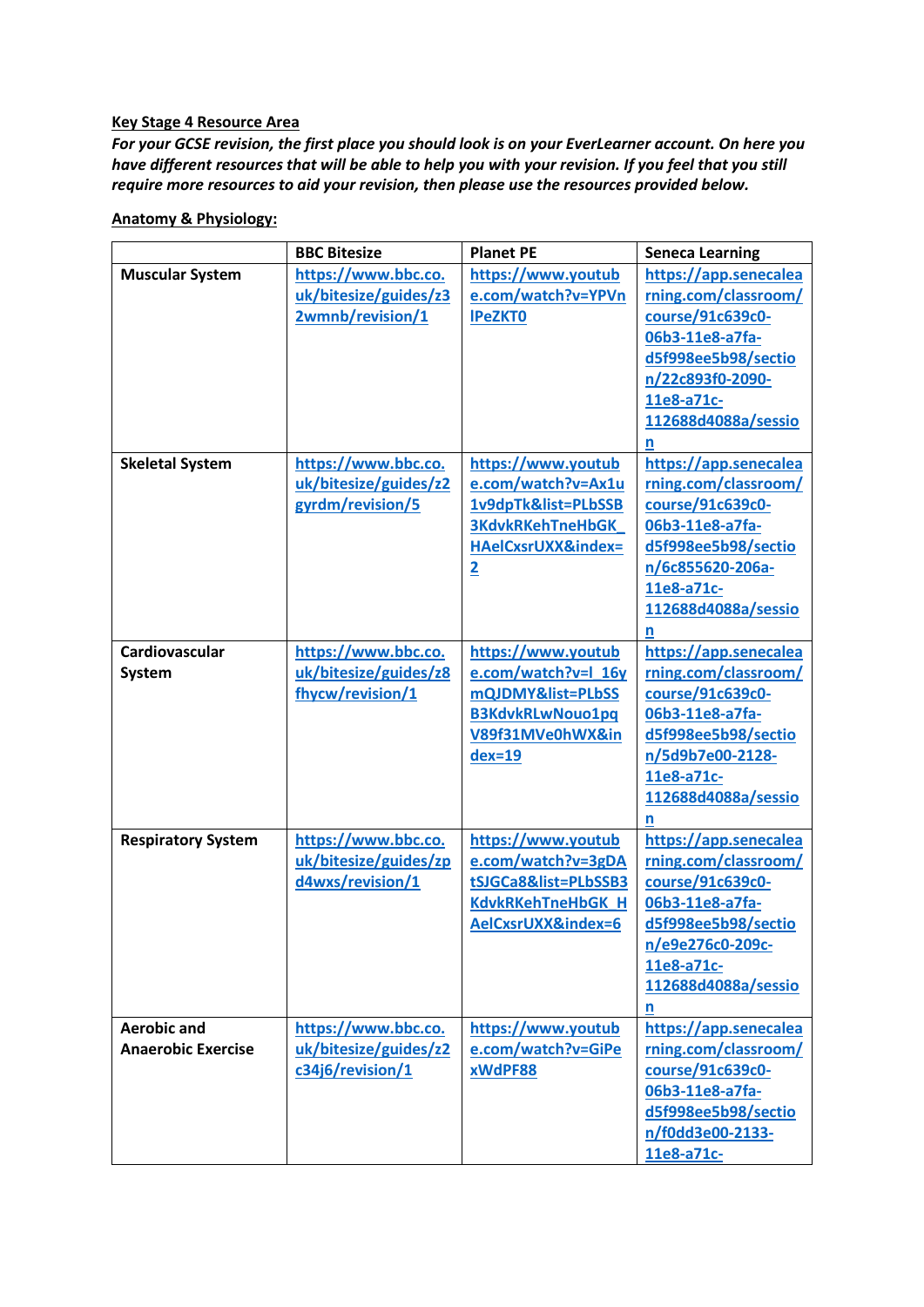|                             |                       |                         | 112688d4088a/sessio   |
|-----------------------------|-----------------------|-------------------------|-----------------------|
|                             |                       |                         | n                     |
| Immediate, short and        | https://www.bbc.co.   | https://www.youtub      | https://app.senecalea |
| long term effects of        | uk/bitesize/guides/zg | e.com/watch?v=T0Ejr     | rning.com/classroom/  |
| exercise                    | hmp39/revision/1      | 5Mmh0c&list=PLbSSB      | course/91c639c0-      |
|                             |                       | <b>3KdvkRKehTneHbGK</b> | 06b3-11e8-a7fa-       |
|                             |                       | HAelCxsrUXX&index=      | d5f998ee5b98/sectio   |
|                             |                       | 27                      | n/0aa73470-213a-      |
|                             |                       |                         | 11e8-a71c-            |
|                             |                       |                         | 112688d4088a/sessio   |
|                             |                       |                         | n                     |
| <b>Movement Analysis in</b> | https://www.bbc.co.   | https://www.youtub      | https://app.senecalea |
| <b>Sport</b>                | uk/bitesize/guides/zq | e.com/playlist?list=PL  | rning.com/classroom/  |
|                             |                       |                         |                       |
|                             | rvcwx/revision/1      | bSSB3KdvkRI4VIbx-       | course/91c639c0-      |
|                             |                       | <b>UZCvwfnGmQaiNWL</b>  | 06b3-11e8-a7fa-       |
|                             |                       |                         | d5f998ee5b98/sectio   |
|                             |                       |                         | n/fe900cf0-214a-      |
|                             |                       |                         | 11e8-a71c-            |
|                             |                       |                         | 112688d4088a/sessio   |

# **Physical Training:**

|                                           | <b>BBC Bitesize</b>                                              | <b>Planet PE</b>                                                                     | <b>Seneca Learning</b>                                                                                                                                                    |
|-------------------------------------------|------------------------------------------------------------------|--------------------------------------------------------------------------------------|---------------------------------------------------------------------------------------------------------------------------------------------------------------------------|
| Keeping fit and<br><b>Healthy</b>         | https://www.bbc.co.<br>uk/bitesize/guides/zc<br>kcdmn/revision/1 | https://www.youtub<br>e.com/watch?v=xq_Z<br><b>QE13Lvl</b>                           | https://app.senecalea<br>rning.com/classroom/<br>course/91c639c0-<br>06b3-11e8-a7fa-                                                                                      |
|                                           |                                                                  |                                                                                      | d5f998ee5b98/sectio<br>n/50d68b80-2153-<br>11e8-b532-<br>a178f617cdff/session                                                                                             |
| <b>Principles of training</b>             | https://www.bbc.co.<br>uk/bitesize/guides/zt<br>ntfrd/revision/1 | https://www.youtub<br>e.com/watch?v=fQlol<br>uDDngc                                  | https://app.senecalea<br>rning.com/classroom/<br>course/91c639c0-<br>06b3-11e8-a7fa-<br>d5f998ee5b98/sectio<br>n/2b518ff0-2161-<br>11e8-878e-<br>a398c36d803a/sessio<br>n |
| <b>Methods and effects</b><br>of training | https://www.bbc.co.<br>uk/bitesize/guides/zc<br>hxnbk/revision/1 | https://www.youtub<br>e.com/playlist?list=PL<br>bSSB3KdvkRJFfhvV5g<br>eA7gwTZsyGcS30 | https://app.senecalea<br>rning.com/classroom/<br>course/91c639c0-<br>06b3-11e8-a7fa-<br>d5f998ee5b98/section<br>cd439080-2169-<br>11e8-b96c-                              |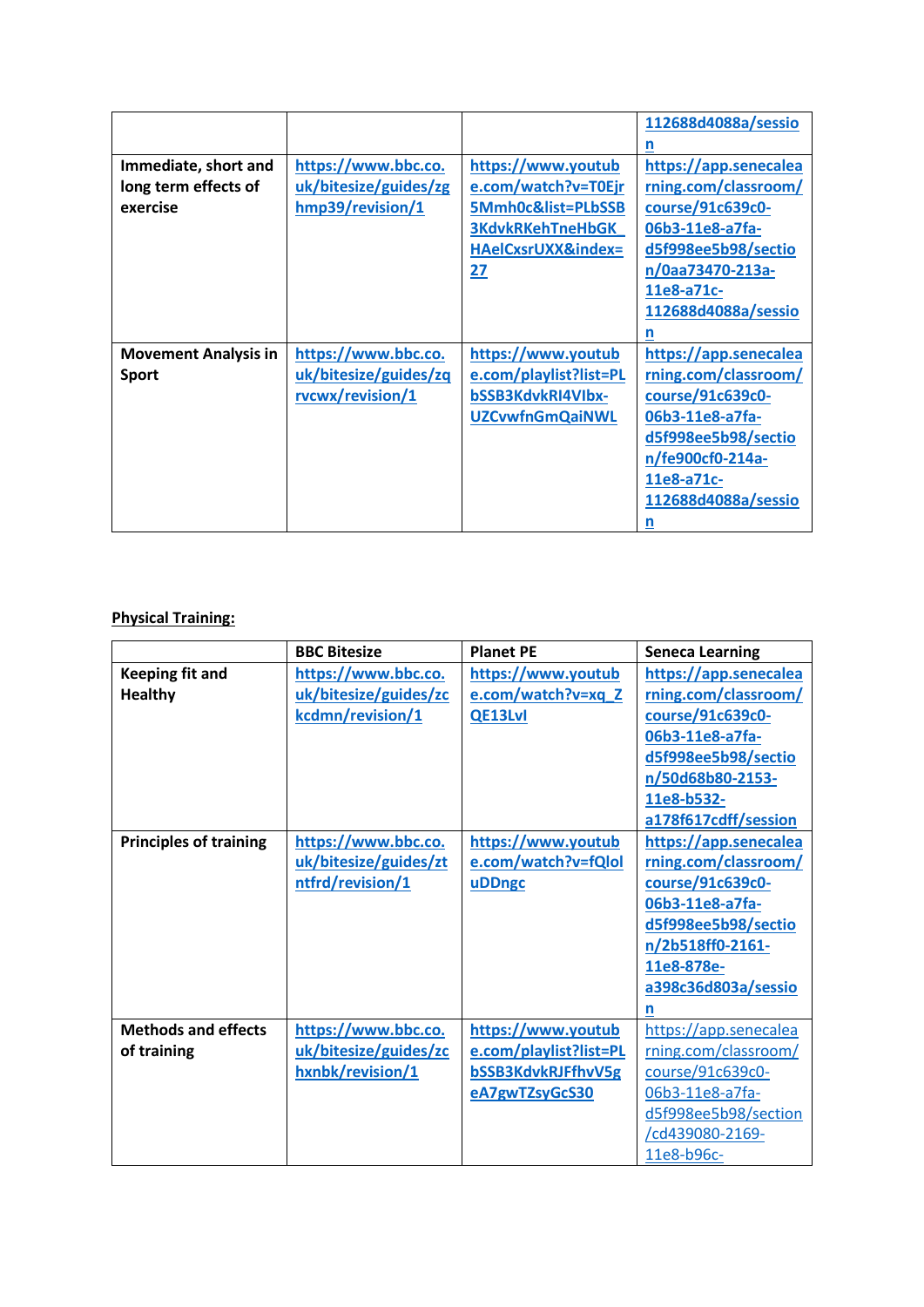|                             |                       |                    | 978171e52b26/sessio   |
|-----------------------------|-----------------------|--------------------|-----------------------|
|                             |                       |                    |                       |
| <b>Health and safety in</b> | https://www.bbc.co.   | https://www.youtub | https://app.senecalea |
| sport                       | uk/bitesize/guides/zx | e.com/watch?v=xq_Z | rning.com/classroom/  |
|                             | 4gk7h/revision/1      | QE13Lvl            | course/91c639c0-      |
|                             |                       |                    | 06b3-11e8-a7fa-       |
|                             |                       |                    | d5f998ee5b98/sectio   |
|                             |                       |                    | n/a5e58200-21e1-      |
|                             |                       |                    | 11e8-b212-            |
|                             |                       |                    | 83924f4f4664/session  |

# **Sports Psychology:**

|                                  | <b>BBC Bitesize</b>                                              | <b>Planet PE</b>                                           | <b>Seneca Learning</b>                                                                                                                                                    |
|----------------------------------|------------------------------------------------------------------|------------------------------------------------------------|---------------------------------------------------------------------------------------------------------------------------------------------------------------------------|
| <b>Classification of skill</b>   | https://www.bbc.co.<br>uk/bitesize/guides/zsj<br>87hv/revision/1 | https://www.youtub<br>e.com/watch?v=Kf47<br><b>6pclFkY</b> | https://app.senecalea<br>rning.com/classroom/<br>course/91c639c0-<br>06b3-11e8-a7fa-<br>d5f998ee5b98/sectio<br>n/a24fede0-06b3-<br>11e8-a7fa-<br>d5f998ee5b98/sessio<br>n |
| Performance<br>guidance in sport | https://www.bbc.co.<br>uk/bitesize/guides/zs<br>7wmnb/revision/1 | https://www.youtub<br>e.com/watch?v=yhm<br><b>Kfa DPj0</b> | https://app.senecalea<br>rning.com/classroom/<br>course/91c639c0-<br>06b3-11e8-a7fa-<br>d5f998ee5b98/sectio<br>n/5c127930-1705-<br>11e8-9c7f-<br>8ba7363aad53/sessio<br>n |
| Performance<br>feedback in sport | https://www.bbc.co.<br>uk/bitesize/guides/z9<br>yn39q/revision/1 | https://www.youtub<br>e.com/watch?v=lpha<br>wtads5M        | https://app.senecalea<br>rning.com/classroom/<br>course/91c639c0-<br>06b3-11e8-a7fa-<br>d5f998ee5b98/sectio<br>n/52c439e0-170f-<br>11e8-900c-<br>074dc3b40e77/sessio<br>n |
| <b>Mental preparation</b>        | https://www.bbc.co.<br>uk/bitesize/guides/zy<br>x7tyc/revision/1 | https://www.youtub<br>e.com/watch?v=WW<br><b>UqLrw3TRE</b> | https://app.senecalea<br>rning.com/classroom/<br>course/91c639c0-<br>06b3-11e8-a7fa-<br>d5f998ee5b98/sectio<br>n/ce974370-1712-<br>11e8-a0e3-                             |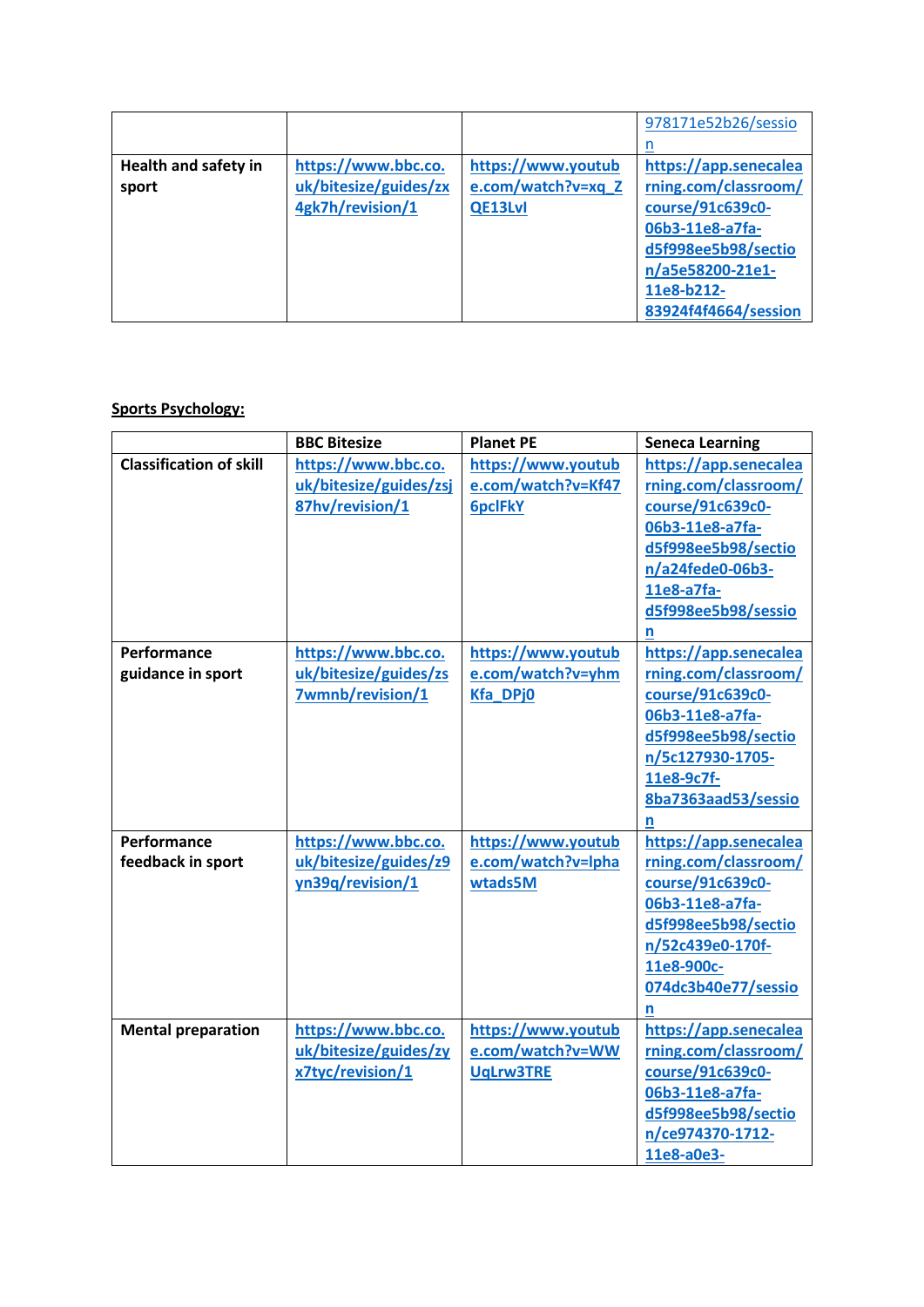|                       |                      |                    | abb4e90a353f/sessio   |
|-----------------------|----------------------|--------------------|-----------------------|
|                       |                      |                    | n                     |
| <b>Target setting</b> | https://www.bbc.co.  | https://www.youtub | https://app.senecalea |
|                       | uk/bitesize/guides/z | e.com/watch?v=f4np | rning.com/classroom/  |
|                       | wr34j6/revision/1    | <b>CA983sk</b>     | course/91c639c0-      |
|                       |                      |                    | 06b3-11e8-a7fa-       |
|                       |                      |                    | d5f998ee5b98/sectio   |
|                       |                      |                    | n/e2140230-16f9-      |
|                       |                      |                    | 11e8-8c8f-            |
|                       |                      |                    | 3320f5f74739/session  |

## **Socio-Cultural Influences:**

|                                               | <b>BBC Bitesize</b>                                              | <b>Planet PE</b>                                           | <b>Seneca Learning</b>                                                                                                                                                    |
|-----------------------------------------------|------------------------------------------------------------------|------------------------------------------------------------|---------------------------------------------------------------------------------------------------------------------------------------------------------------------------|
| Social grouping and<br>participation in sport | https://www.bbc.co.<br>uk/bitesize/guides/zs<br>mq6fr/revision/1 | https://www.youtub<br>e.com/watch?v=e9gd<br>UZsZpw0        | https://app.senecalea<br>rning.com/classroom/<br>course/91c639c0-<br>06b3-11e8-a7fa-<br>d5f998ee5b98/sectio<br>n/b2f97df0-1739-<br>11e8-a76e-                             |
|                                               |                                                                  |                                                            | cdd81c95c816/sessio<br>n                                                                                                                                                  |
| <b>Ethical factors in</b><br>sports           | https://www.bbc.co.<br>uk/bitesize/guides/z<br>wcb9qt/revision/1 | https://www.youtub<br>e.com/watch?v=jhn8<br><b>OAhLUhY</b> | https://app.senecalea<br>rning.com/classroom/<br>course/91c639c0-<br>06b3-11e8-a7fa-<br>d5f998ee5b98/sectio<br>n/ddc20040-1e17-<br>11e8-a9ba-<br>617735eefa14/sessio<br>n |
| <b>Commercialisation in</b><br>sport          | https://www.bbc.co.<br>uk/bitesize/guides/zp<br>2jxsg/revision/1 | https://www.youtub<br>e.com/watch?v=3cGd<br>jLt4-aE        | https://app.senecalea<br>rning.com/classroom/<br>course/91c639c0-<br>06b3-11e8-a7fa-<br>d5f998ee5b98/sectio<br>n/c9f94d50-173e-<br>11e8-97f2-<br>1f34ef9b4a9d/session     |
| <b>Technology in sport</b>                    | https://www.bbc.co.<br>uk/bitesize/guides/zg<br>fpv4j/revision/1 | https://www.youtub<br>e.com/watch?v=JA5p<br>tKSd9QA        | https://app.senecalea<br>rning.com/classroom/<br>course/91c639c0-<br>06b3-11e8-a7fa-<br>d5f998ee5b98/sectio<br>n/49a461f0-1737-<br>11e8-a76e-<br>cdd81c95c816/sessio<br>n |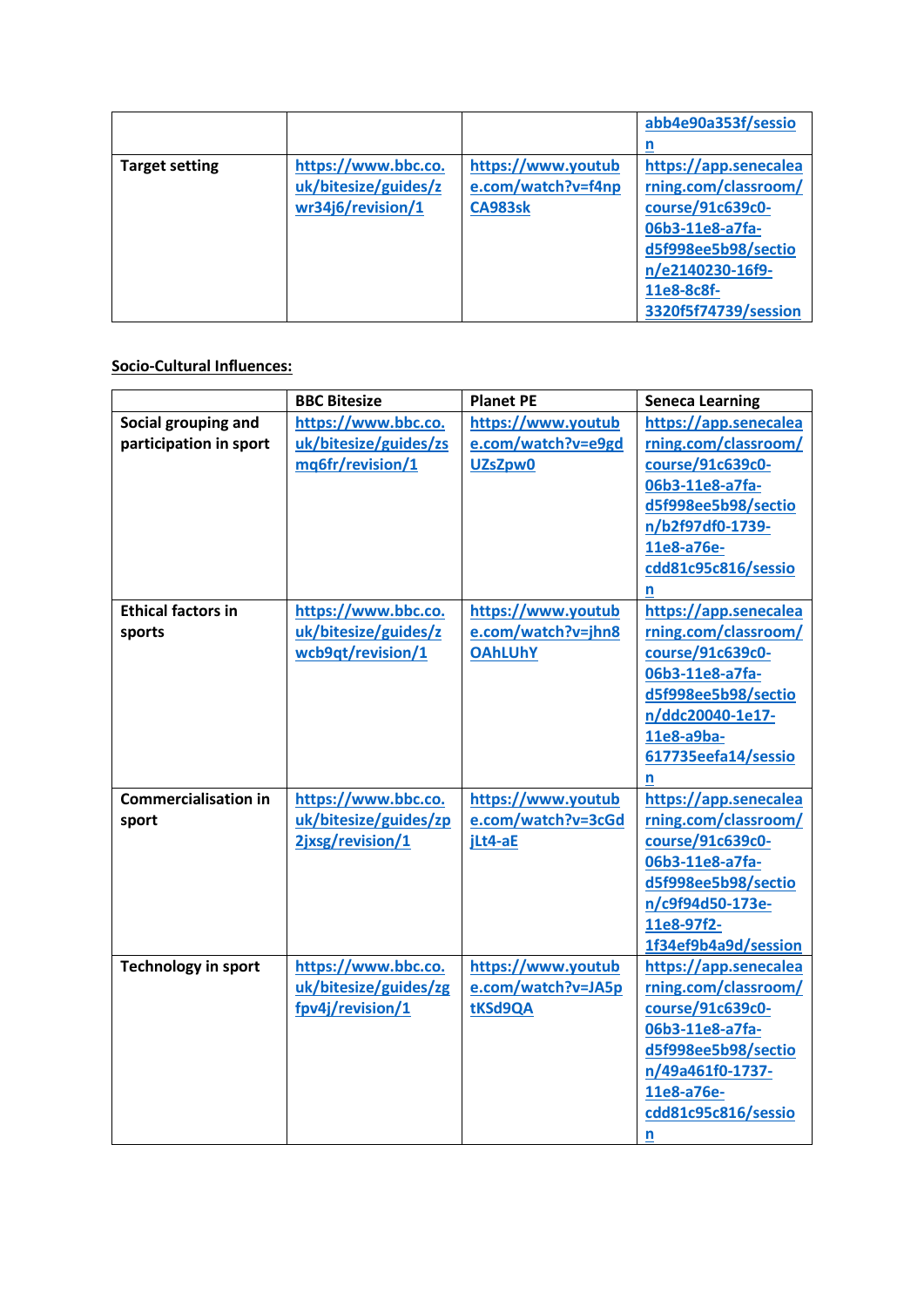# **Health, Fitness and Well-Being:**

|                             | <b>BBC Bitesize</b>                                              | <b>Planet PE</b>                                    | <b>Seneca Learning</b>                                                                                                                                                  |
|-----------------------------|------------------------------------------------------------------|-----------------------------------------------------|-------------------------------------------------------------------------------------------------------------------------------------------------------------------------|
| <b>Health and wellbeing</b> | https://www.bbc.co.<br>uk/bitesize/guides/zx<br>j87hv/revision/1 | https://www.youtub<br>e.com/watch?v=Yj4zK<br>aZplVM | https://app.senecalea<br>rning.com/classroom/<br>course/91c639c0-<br>06b3-11e8-a7fa-<br>d5f998ee5b98/section<br>/e2edb9b0-2218-<br>11e8-a7e3-<br>91098f23273c/session   |
| <b>Sedentary lifestyle</b>  | https://www.bbc.co.<br>uk/bitesize/guides/z8<br>cb9qt/revision/1 | https://www.youtub<br>e.com/watch?v=Qpd<br>G8Rm1hvM | https://app.senecalea<br>rning.com/classroom/<br>course/91c639c0-<br>06b3-11e8-a7fa-<br>d5f998ee5b98/section<br>/c5ce0ef0-221a-11e8-<br>$a7e3-$<br>91098f23273c/session |
| <b>Diet and nutrition</b>   | https://www.bbc.co.<br>uk/bitesize/guides/z3<br>fpv4j/revision/1 | https://www.yout<br>ube.com/watch?v=<br>jmQYBCJn5Bw | https://app.senecalea<br>rning.com/classroom/<br>course/91c639c0-<br>06b3-11e8-a7fa-<br>d5f998ee5b98/section<br>/10d38ee0-2223-<br>11e8-a7e3-<br>91098f23273c/session   |

# **Exam Skills:**

|                        | <b>BBC Bitesize</b>   | <b>Planet PE</b>   | <b>Seneca Learning</b> |
|------------------------|-----------------------|--------------------|------------------------|
| <b>Exam Techniques</b> | https://www.bbc.co.   | https://www.youtub |                        |
|                        | uk/bitesize/guides/z  | e.com/watch?v=AE1E |                        |
|                        | wkcdmn/revision/1     | IBym_5g            |                        |
| Sample exam            | https://www.bbc.co.   | https://www.youtub |                        |
| questions              | uk/bitesize/guides/zy | e.com/watch?v=t56- |                        |
|                        | ntfrd/revision/1      | n0BC4h0            |                        |

### **Past Exam Papers:**